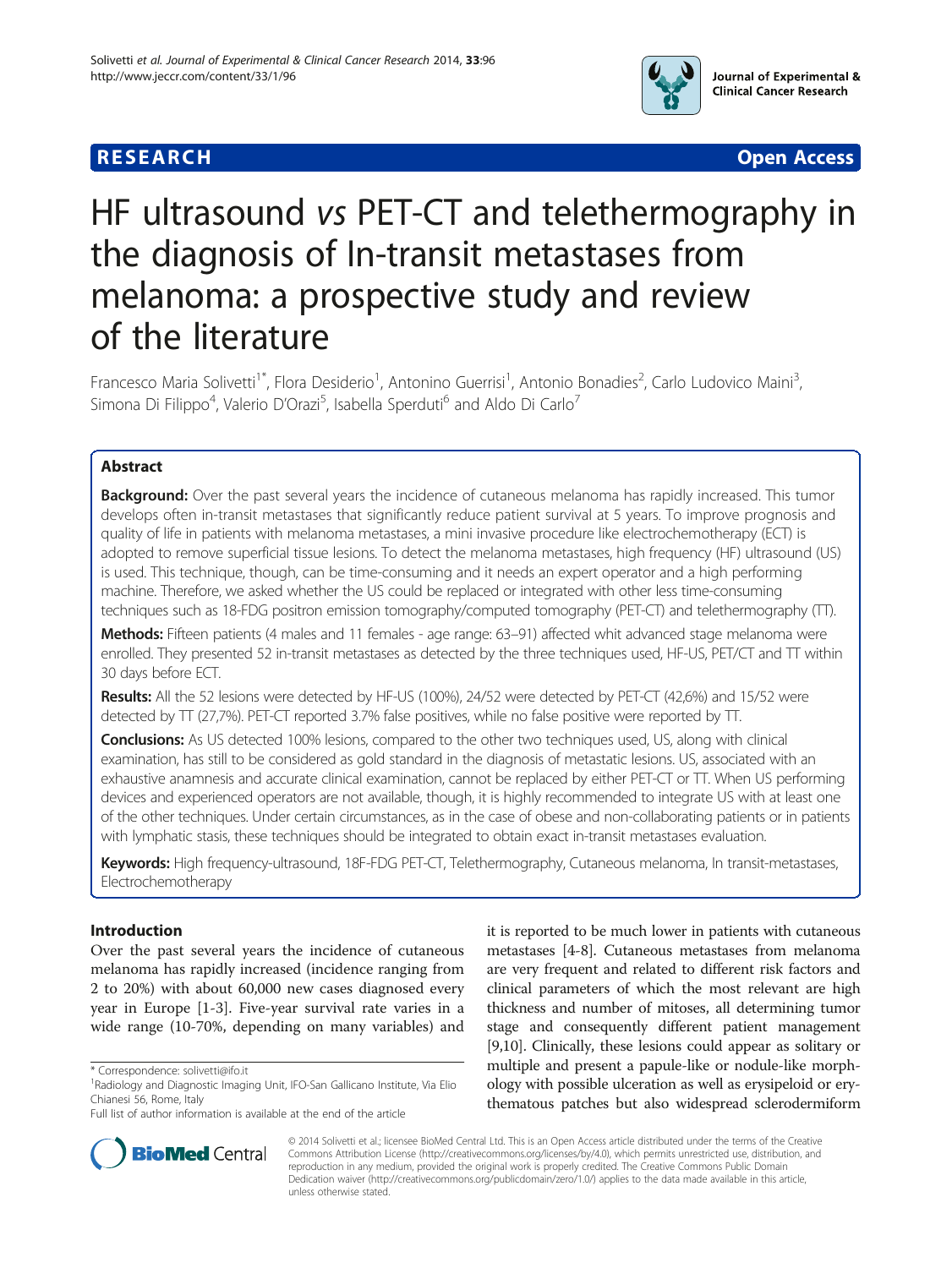shape ('en cuirasse') [[2\]](#page-5-0). To improve prognosis and quality of life in patients with melanoma metastases, mini invasive procedure like electrochemotherapy (ECT) [[11,12\]](#page-5-0) is adopted to remove superficial tissue lesions. However, to choose the correct therapeutical approach, an exact localization of site, number and size of metastases as well as their depth are necessary [\[12-15](#page-5-0)]. To this purpose, at present, ultrasound (US) examination with high frequency (HF) [\[16,17\]](#page-5-0) probes is considered to be the best diagnostic choice due to its high accuracy in detecting this kind of lesions. However, US has important limitations, such as prolonged execution time (not less than 30′-40′ for each limb or body area) and being much dependent on the operator's skills, and the availability of a performing machine operated by an expert radiologist. Since we don't have at the moment the possibility to perform in the normal clinical practice worldwide these specialized exams with the same protocol, an expert operator and US machine, we have probably to find a compromise among an acceptable sensitivity, the time needed to perform the exams and the real cost of these exams for the healthcare system. Therefore, it is important to evaluate whether other available techniques might have good sensitivity for detecting melanoma metastases in patients eligible for ECT, in order to replace or integrate US with other less time-consuming imaging techniques. In this respect, positron emission tomography/computed tomography (PET-CT) and telethermography (TT) can be considered useful to overcome these limitations and to obtain adequate diagnostic results. Therefore, the aim of this study was to compare US with 18-FDG PET-CT and TT in the detection of melanoma metastases in a subgroup of patients with advanced stage melanoma eligible for ECT.

## Materials and methods

## Ethics statement

This prospective single-centre, open-label study was approved by IFO-San Gallicano Institute review board and followed the principles of the Declaration of Helsinki and subsequent amendments. All participants provided written informed consent before participating in the study.

## Study population

We analyzed 52 lesions from 15 melanoma patients (age ranging from 63 to 91 years) scheduled for ECT treatment in the San Gallicano Institute, with HF-US, 18-FDG PET-CT, and TT. The whole evaluation was completed in a maximum of 30 days. All patients were followed up, as envisaged by standard protocols for melanoma, for at least one year. Inclusion criteria were anamnestic presence of melanoma and suspicious in-transit metastases. Before ECT, a microhistologic or cytological examination was performed on at least one of the nodules to be treated; diagnostic suspicion in the patients of this cohort was

always confirmed. All patients underwent to PET/CT also for disease staging. Operators were blinded as for other examinations.

#### High-frequency ultrasound (UF-US)

All HF-US examinations in our series were performed with an Esaote MyLab 70 XVG (Genoa, Italy), using a 18 MHz linear probe, at times integrated by a 13 MHz with specific setting. In selected cases, for very small and superficial lesions, an Esaote MyLab One with 22 MHz linear probe was utilized. Colour-Doppler US was performed with multiple samplings from different areas of the lesion thus allowing assessment of slow-flow conditions. The following lesions characteristics were reported: size, echogenicity, structure, margins, possible internal necrosis and their depth, besides vascularization pattern  $(1 =$ no vascularization,  $2$  = perilesional vascularization and  $3$  = intralesional vascularization). On the basis of these parameters, an overall numerical value was attributed to suspicious lesions between 0 and 3 (0 = benign lesion,  $1 =$ possibly benign lesion, 2 = probably malignant lesion and  $3 =$  malignant lesion) [[18](#page-6-0)-[20](#page-6-0)].

## Telethermography (TT)

Telethermography (TT) is a fast, unexpensive, noninvasive, and reproducible technique, which enables to transform into video images the infrared emissions of the human body on the basis of any possible changes of cutaneous temperature [\[21](#page-6-0)]. TT imaging gives the possibility to visualize, in an homogenous hypothermic domain, the presence of hot spots suggestive of cutaneous tumors [[21-25](#page-6-0)]; in particular, this comes true in the presence of a very high hyperthermic gradient, at times with a specific pattern, as it is for melanoma (also known as "thermal flame"). For this particular examination we utilized FLIR 3000 Thermocam™ (Flir Systems Inc., Wilsonville, Or; USA) where the high spatial resolution of this infrared camera, associated with thermostimulation. This method utilizes a thermostimulator enabling to standardize contact times and thermostimulating temperatures. This makes it possible to detect very low thermal gradients, sometimes <0,01°C, increasing TT sensitivity, also in the case of low thermal gradients, as for small lesions (<0.5 cm), with consequent low emittance from the little tumor mass [\[21](#page-6-0)-[25](#page-6-0)].

# Positron emission tomography/computed tomography (PET/CT)

PET/CT analyses were performed with a Biograph Sensation 16 (Siemens Medical Solutions, Erlangen, Germany). Following i.v. administration of specific drug such as 18 fluoro-2-deoxy-D-glucose (18-FDG) (Iason GmbH, Graz, Austria) at 10–15 mCi, diluted in 2–3 ml volume, the PET-CT protocol envisages caudo-cranial imaging through low-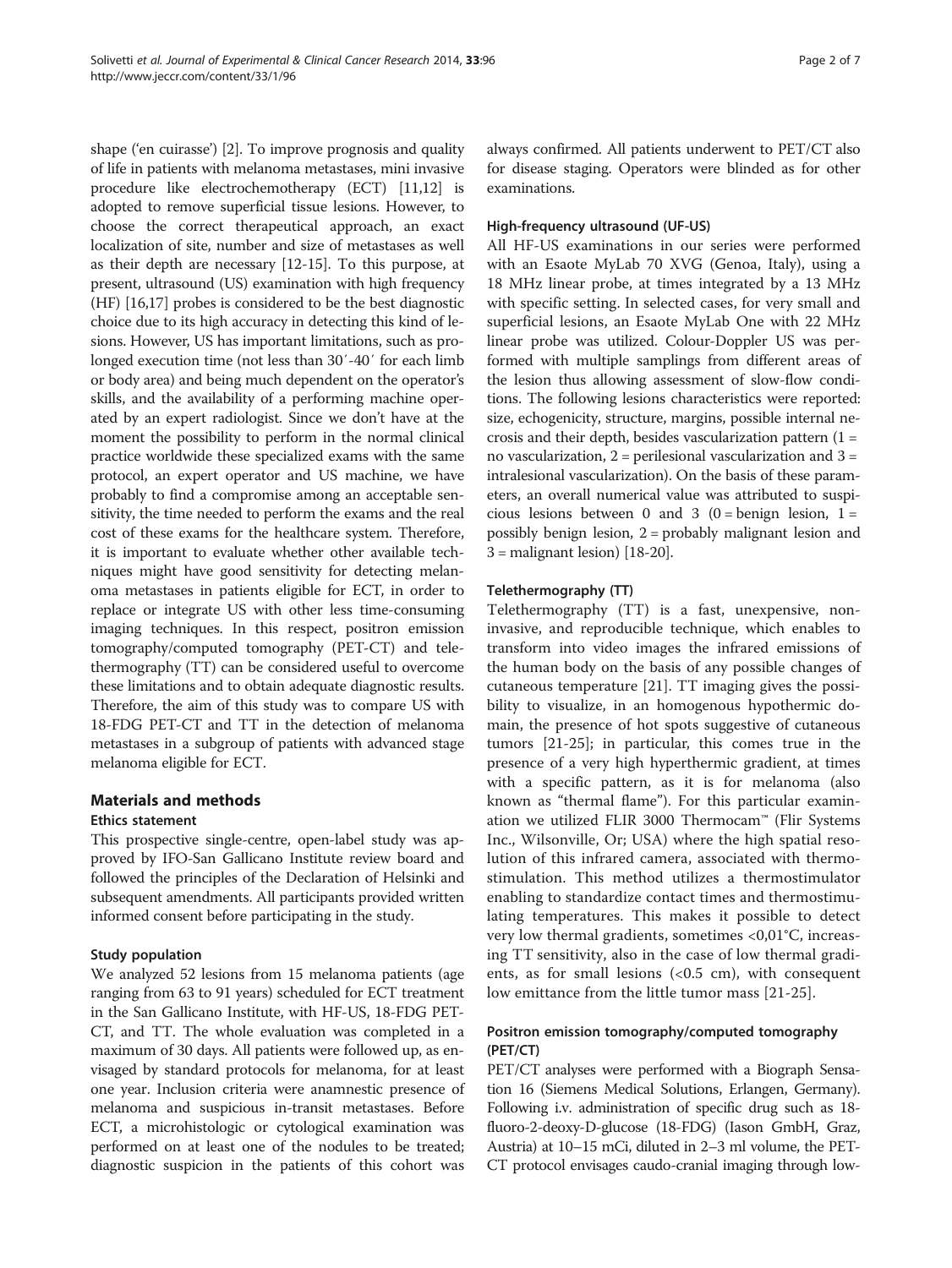dose CT (120–140 kV); for mAs setting care-dose software is utilized, for optimization of supplied dose. PET examination is carried out from cranium to feet. In a whole-body PET an average of 15 visual fields is obtained, with image acquisition time of 2–3 minutes each. Coronal, sagittal and transversal images are acquired with TrueX reconstruction algorithm, 70 cm visual field and image matrix dimensions 128  $\times$  128. CT images are reconstructed at a 512  $\times$  512 pixel resolution while PET images with  $168 \times 168$  pixel matrix with final fusion of the images.

## Electrochemotherapy (ECT)

Electrochemotherapy (ECT) utilizes high-frequency pulsed electricity to increase membrane permeability of neoplastic cells, thus creating micropores through which small drug molecules can spread throughout the cells. Bleomycin and cisplatin are the two more frequently utilized drugs [\[11](#page-5-0)]. The elevated in-cell drug concentration obtained with this technique, enables to improve the chemiotherapeutical efficacy of the agent which exerts its action locally at the electropermeabilization site.

#### Statistical analyses

Descriptive statistics were computed for all variables. Continuous data were reported as the mean and categorical data were represented by frequencies and percentage values. Sensitivity (with the 95% confidence interval – CI -) was estimated considering the US results as the gold standard.

## Results

In our series, a total of 52 lesions were detected in 15 patients, as summarized in Table [1.](#page-3-0) Melanoma size varied between 1.2 and 2.8 mm, while lesions' size was between 1.7 and 25 mm. US enabled to detect 52 lesions (size 1.7- 25 mm, mean 7,1 mm; depth to epidermis 0–25 mm, mean 6.5 mm); PET-CT detected 24 lesions (size 4– 25 mm, mean 10.8 mm; depth to epidermis 0–18 mm, mean 5.8 mm - data confirmed by US -); TT identified 15 lesions (size 3.7-25 mm, mean 12.8 mm; depth to epidermis 0–18 mm, mean 4.7 mm- data confirmed by US -) (Table [2](#page-4-0)). We found that 32 out of a total of 52 lesions (61.5%) were visualized only by the instruments since they were not clearly evident on clinical examination. US detected all 52 lesions with 100% sensitivity; PET-CT detected 24 lesions, with 46.2% (CI 95% 27.7/64.6) sensitivity; PET-CT had 2 false positive (3.7% of the total if related to the cohort in its entirety and 8.3% when referred to the 24 patients diagnosed with this technique); TT detected 15 lesions, with 28.8% (CI 95% 14.3/43.4) sensitivity, with no false positive results reported (Table [2](#page-4-0)). As expected, sensitivity results of PET-CT and TT varied according to lesions' size, compared to US that reported 100% sensitivity at the smallest lesion' size (Table [3\)](#page-4-0).

The vascularized lesions visualized by Doppler were 13 out of 15 melanomas (25%), larger than 7 mm and detectable at PET-CT examination. In particular, TT showed elevated sensitivity, 73.3% (CI 95% 30–100) for lesions >7 mm and located at a relatively limited distance from the cutaneous plane; such sensitivity increased with criostimulus as demonstrated by the fact that out of the 15 lesions detected by TT only 4 were <7 mm and all were superficial, located at a depth <7 mm from the cutaneous plane.

ECT was well tolerated by the great majority of patients enrolled in the study and the erithematous reaction, frequently associated to treatment, usually vanished in a few days even though it could sometimes form a sort of "scab" on treated areas [\[12,15\]](#page-5-0). Involuntary muscle contractions were reported in only 15% of patients recruited in this study. The lesions treated with ECT showed very little changes in the first 48 hours, while in the following few weeks slowly became less well contoured and hypoecogenic and with a reduction of their volume. The subcutaneous adipose tissue became instead more inhomogeneous, while superficial planes thickened and showed the tendency to inhomogeneous fibrous tissue changes.

## **Discussion**

The choice of a correct therapeutical approach for melanoma needs an exact localization of site, number and size of metastases as well as their depth [\[12-15](#page-5-0)]. HF-US is confirmed to be the best imaging technique available in the detection of melanoma in-transit-metastases [[18,21,25-31\]](#page-6-0). However, given some reported limitations for HF-US, we wanted to compare HF-US technique with PET-CT and TT, which still present good sensitivity for detecting melanoma metastases in patients eligible for ECT. The purpose was to evaluate whether it was possible to replace or integrate HF-US with other less time-consuming imaging techniques. We found that US detected 100% of the in-transit metastases, compared to the other two techniques utilized, confirming the greater sensitivity of US in the diagnosis of subcutaneous lesions (nodes and satellitosis).

In this study, in-transit metastases appeared as subcutaneous nodules, hypoechoic often with very low internal echoes, because of poor melanin reflexion; margins were not seldom irregular or polycyclic. The largest lesions showed necrotic areas with anechoic appearance, however due to their dimensions (usually they are <1 cm) nodules appeared to be relatively homogeneous. Metastases were single or multiple within a tumor, often located between the primary lesion and the nodal basin draining that area. The US, associated with clinical examination, has generally considered the diagnostic gold standard for melanoma. In a relatively recent study that enrolled 600 patients with melanoma of clinically relevant thickness (>1 mm),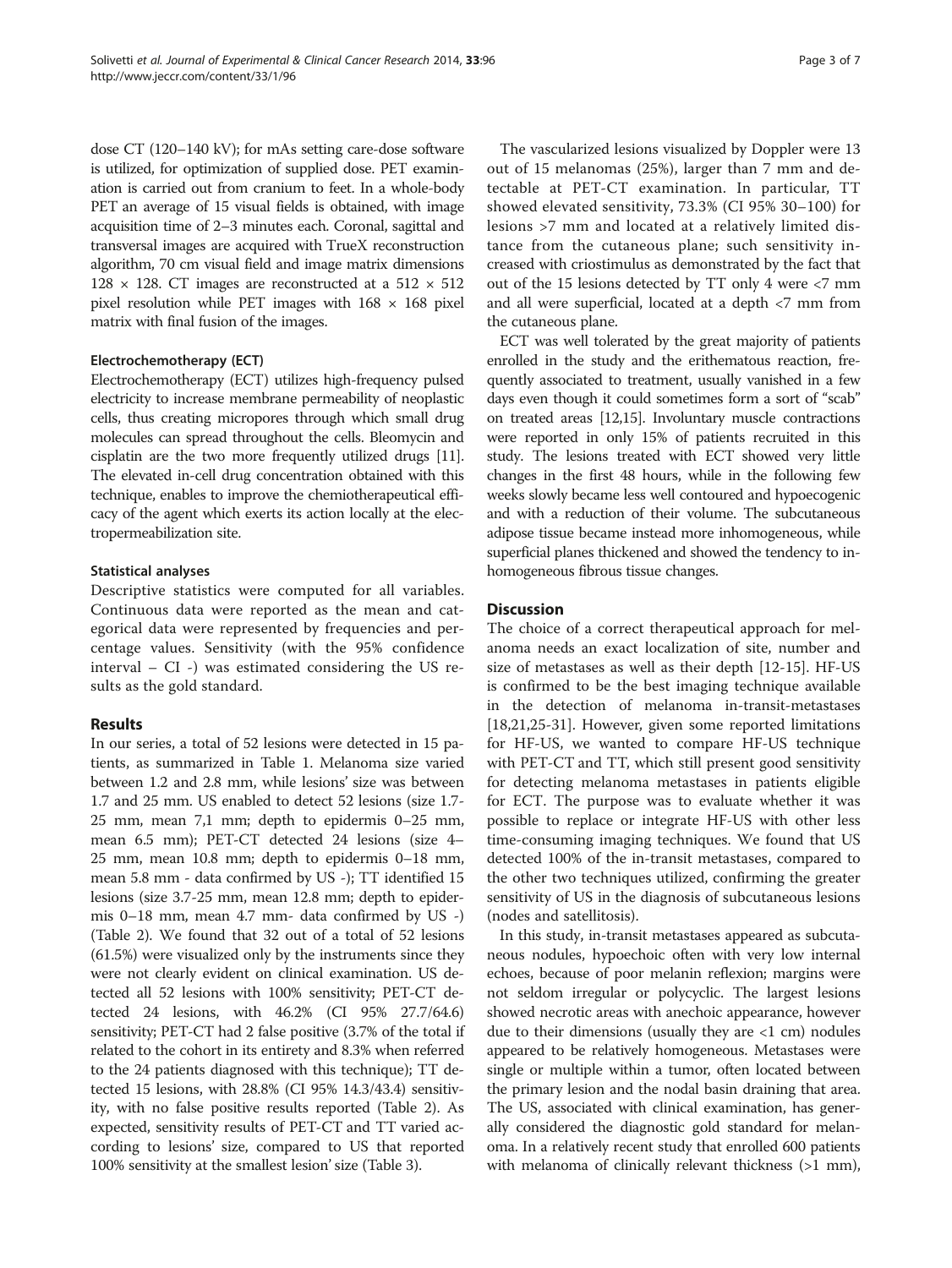<span id="page-3-0"></span>Solivetti et al. Journal of Experimental & Clinical Cancer Research 2014, 33:96 Page 4 of 7 http://www.jeccr.com/content/33/1/96

| Table 1 Patients, melanoma and lesion characteristics |  |
|-------------------------------------------------------|--|
|-------------------------------------------------------|--|

|                |             |         |       | No. Sex Age (years) Year of diagnosis Melanoma thickness (mm) Lesions' size (mm) Lesions' depth (mm) |                |                           | Lesions' site                 |
|----------------|-------------|---------|-------|------------------------------------------------------------------------------------------------------|----------------|---------------------------|-------------------------------|
| 1              | ${\sf M}$   | 80      | 2008  | $1.7\,$                                                                                              | $16\,$         | $1.4\,$                   | TRUNK                         |
|                |             |         |       |                                                                                                      | $\overline{4}$ | $\overline{4}$            | <b>TRUNK</b>                  |
| $\overline{2}$ | F           | 64      | 2010  | $1.7\,$                                                                                              | 15             | $\overline{\mathcal{I}}$  | LEG SX                        |
|                |             |         |       |                                                                                                      | 25             | $2.5\,$                   | LEG SX                        |
| 3              | F           | $71\,$  | 2009  | $1.7\,$                                                                                              | <b>NEG</b>     | <b>NEG</b>                | $\operatorname{\mathsf{NEG}}$ |
|                |             |         |       |                                                                                                      | $10$           | $10$                      | INGUINALE                     |
| 4              | F           | 75      | 2008  | $2.4\,$                                                                                              | 20             | 18                        | POPLITEAL                     |
| 5              | F           | 67      |       | $1.2\,$                                                                                              | $\overline{4}$ | $\overline{7}$            | POPLITEAL                     |
|                |             |         | 2009  |                                                                                                      | <b>NEG</b>     | NEG                       | ${\sf NEG}$                   |
|                |             |         |       |                                                                                                      | $\epsilon$     | $18$                      | FOOT                          |
| 6              | $\mathsf F$ | 65      | 2008  | $2.8\,$                                                                                              | $\overline{4}$ | 9                         | FOOT                          |
|                |             |         |       |                                                                                                      | $\,$ 6 $\,$    | $\mathsf{3}$              | FOOT                          |
|                |             |         |       |                                                                                                      | 10             | $\mathbf 0$               | ${\sf LEG}$                   |
| 7              | M           | $77 \,$ | 1999  | $1.7\,$                                                                                              | 3.7            | $\mathsf{3}$              | ${\sf LEG}$                   |
|                |             |         |       |                                                                                                      | $4.2\,$        | $\mathbf{1}$              | ${\sf LEG}$                   |
|                |             |         |       |                                                                                                      | $4.3\,$        | 8.6                       | FOREARM                       |
|                |             |         |       |                                                                                                      | $2.2\,$        | $\mathsf S$               | FOREARM                       |
|                |             |         |       |                                                                                                      | 1.9            | $\overline{4}$            | <b>FOREARM</b>                |
|                |             | 63      | 2000  | 1.7                                                                                                  | 4.6            | 3                         | FOREARM                       |
| 8              | $\mathsf F$ |         |       |                                                                                                      | 4.6            | $\mathsf{3}$              | FOREARM                       |
|                |             |         |       |                                                                                                      | $\mathsf 3$    | $\overline{2}$            | <b>FOREARM</b>                |
|                |             |         |       |                                                                                                      | $\mathsf S$    | $\ensuremath{\mathsf{3}}$ | FOREARM                       |
|                |             |         |       |                                                                                                      | $\,$ 6 $\,$    | $\mathsf 3$               | FOREARM                       |
|                |             |         |       |                                                                                                      | $\mathsf 9$    | $\sqrt{2}$                | <b>FOREARM</b>                |
|                |             |         |       |                                                                                                      | $\mathsf 3$    | $10$                      | <b>LEFT LEG</b>               |
|                |             |         |       |                                                                                                      | 3.2            | 4.5                       | LEFT LEG                      |
|                |             |         |       |                                                                                                      | $4.2\,$        | $\,8\,$                   | <b>LEFT LEG</b>               |
| 9              | F           | 68      | 2009  | 1.7                                                                                                  | $\overline{4}$ | $3.5\,$                   | LEFT LEG                      |
|                |             |         |       |                                                                                                      | $\overline{4}$ | $2.5\,$                   | <b>LEFT LEG</b>               |
|                |             |         |       |                                                                                                      | 4.6            | $1.5\,$                   | LEFT LEG                      |
|                |             |         |       |                                                                                                      | $\sqrt{2}$     | $1.6\,$                   | LEFT LEG                      |
|                |             |         |       |                                                                                                      | 4.3            | 25                        | <b>LEFT LEG</b>               |
| 10             | M           | 80      | 2008  | 1.7                                                                                                  | 18             | $\overline{7}$            | <b>TRUNK</b>                  |
|                |             |         |       |                                                                                                      | 23             | 5                         | <b>TRUNK</b>                  |
| 11             | $\mathsf F$ | 78      | 2010  |                                                                                                      | 11             | $\mathsf{3}$              | RIGHT LEG                     |
|                |             |         |       |                                                                                                      | 9              | $\overline{2}$            | RIGHT LEG                     |
| 12             | $-F$        | 91      | 20111 |                                                                                                      | $\overline{4}$ | 16                        | RIGHT LEG                     |
|                |             |         |       |                                                                                                      | 12             | 12                        | POPLITEAL CAVITY              |
| 13             | $-F$        | 83      | 2010  |                                                                                                      | 5              | 5                         | RIGHT LEG                     |
|                |             |         |       |                                                                                                      | 17             | 5                         | EXTERNAL MALLEOLUS            |
|                |             |         |       |                                                                                                      | 14             | 12                        | LEG                           |
|                |             |         |       |                                                                                                      | 6              | $\overline{7}$            | <b>LEFT LEG</b>               |
| 14             | M           | 75      | 2010  |                                                                                                      | $\overline{4}$ | $\overline{4}$            | <b>LEFT LEG</b>               |
|                |             |         |       |                                                                                                      | 2.5            | 3                         | <b>LEFT THIGH</b>             |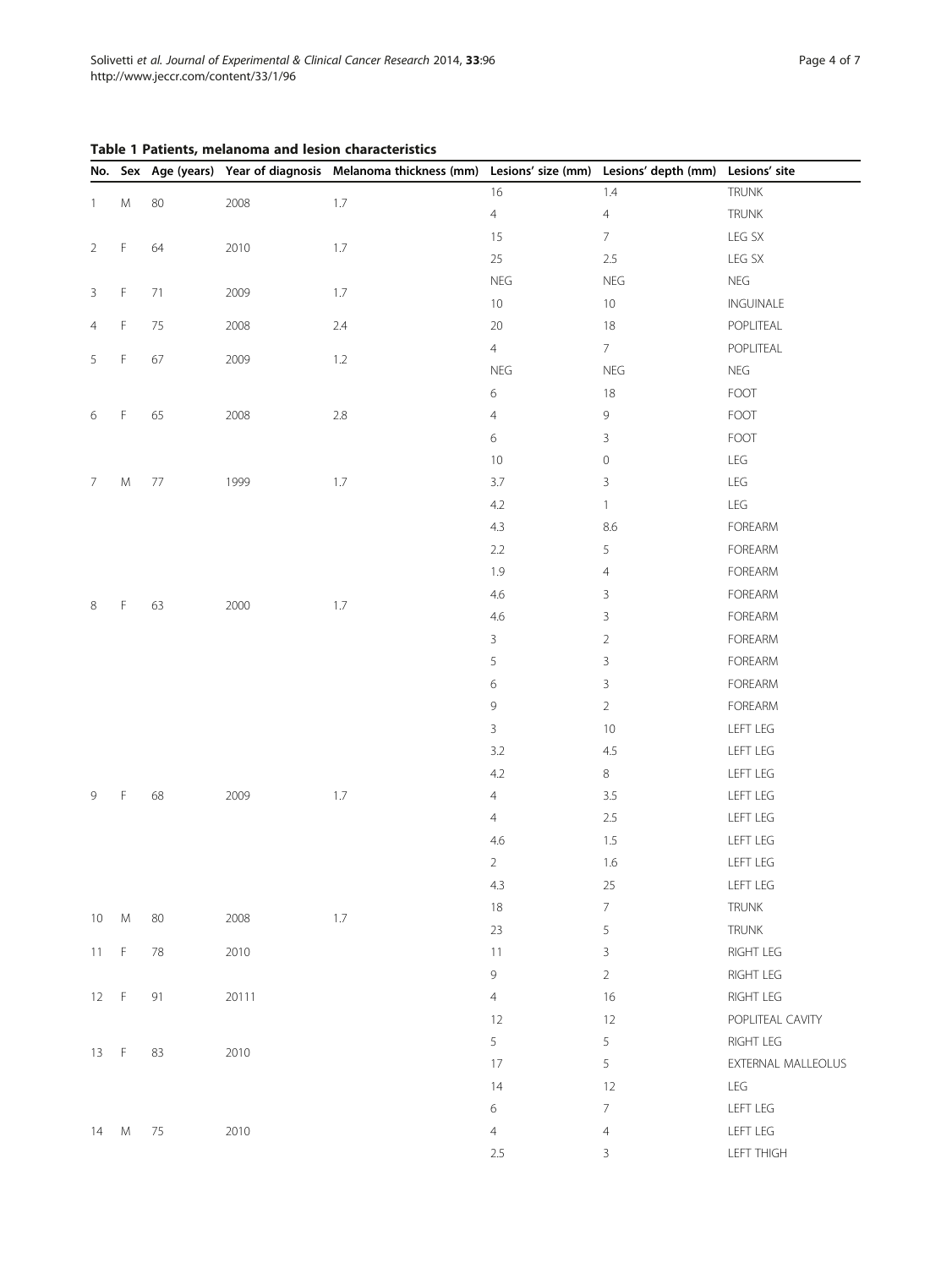|         |  |      | 2.3            | 4              | LEFT THIGH            |
|---------|--|------|----------------|----------------|-----------------------|
|         |  |      |                | $\overline{4}$ | <b>LEFT THIGH</b>     |
|         |  |      | $\overline{4}$ | 5              | <b>LEFT THIGH</b>     |
|         |  |      | 3              |                | <b>LEFT THIGH</b>     |
|         |  |      | 1.7            | $\overline{4}$ | LEFT THIGH            |
|         |  |      | 3              | 5              | <b>LEFT THIGH</b>     |
|         |  |      | 4.6            | 6              | <b>LEFT THIGH</b>     |
|         |  |      |                | 3              | LEFT THIGH            |
| 15<br>F |  | 2011 |                | $\overline{4}$ | LEFT MEDIAL MALLEULUS |
|         |  |      | 4              | C              | LEFT LEG              |

<span id="page-4-0"></span>

| Table 1 Patients, melanoma and lesion characteristics (Continued) |  |  |  |
|-------------------------------------------------------------------|--|--|--|
|-------------------------------------------------------------------|--|--|--|

but negative to objective examination at clinical follow-up, suspicious in-transit metastases were reported in 63 patients for a total amount of 95 lesions, all detected by US that did not report false positive or false negative results [[18](#page-6-0)]. In addition, a recent study utilizing TT in the diagnosis of cutaneous metastases from melanoma on 74 patients presenting 251 lesions showed 95% sensitivity and 100% specificity for nodules >15 mm, and 58% sensitivity and 98% specificity for lesions between 5 and 15 mm [[21](#page-6-0)]. These results though were less significant when the lesions extended to the deepest strata of teguments beyond 1.5 cm from epidermis [[21\]](#page-6-0), pointing at the importance of the lesions' size for the sensitivity of techniques different than US. In agreement, here we confirmed the limit of TT in detecting small and/or deeply located metastatic lesions.

In our study, lesions that exhibited internal vascular signals at Doppler imaging were only 13 (24%); except for 4 lesions that presented minimal vascularization, the remnant 9 were >7 mm in diameter and all detected by PET-CT. In the literature, vascular signal at Doppler are reported to be detected in up to 70% of metastatic lesions, in particular the largest ones: such discrepancy can be easily explained by the short mean diameter of the lesions studied in our series (7 mm). Only 15 lesions were detected with TT, with a 28.8% sensitivity.

Concerning PET-CT, our results seem to confirm their validity only for vascularized and biologically active lesions, which usually correspond to high standard uptake value (SUV). This technique is anyhow limited in differential diagnosis with venous ectasia. Moreover SUV values do not seem to be directly linked to clinical significance of

Table 2 Lesions detected by HF-US, PET/CT, and TT

|                  |       | No lesions Size (mm) | Depth to<br>epidermis (mm) | Sensitivity (%) |
|------------------|-------|----------------------|----------------------------|-----------------|
| $HF$ -US $52/52$ |       | 1.7/25               | 0.25                       | 100             |
| PFT-CT 24/52     |       | $4 - 25$             | $0 - 18$                   | 46.2            |
| $\blacksquare$   | 15/52 | $37-25$              | $0 - 18$                   | 28.8            |

the analysed sample, being then not always specific. When carried out routinely, PET-CT does not allow to include the interested area, i.e. the hand, and therefore sometimes need a second scansion, with different protocols, thus creating further delay, cost rising, and limited availability, despite the general value of PET-CT in tumor staging cannot be denied. If more than one lesion of the surrounding tissue is detected, only seldom is possible to detect their exact number since they form a unique capturing mass. PET-CT has not a high spatial resolution and, as confirmed in our series, the minimal detectable dimension of the lesion must be at least 5 mm [\[30\]](#page-6-0), as demostrated also by our data. In the relevant literature few are the studies which assessed the efficacy of FDG investigation in patients with in-transit metastases. In a cohort of 64 patients - with a total of 80 cutaneous lesions - comparing the diagnostic possibilities of PET-CT with respect to whole- body MR, the first shows higher sensitivity if compared to wholebody magnetic resonance - 83% vs. 76% - but with a specificity of 65% [\[27\]](#page-6-0). Some Authors deem that coronal orientation of MR can be more difficult to interpret than axial plane if we are interested in detecting small subcutaneous metastases [\[27\]](#page-6-0). It is moreover highlighted the importance of anamnesis along with a thorough clinical examination [\[28,29](#page-6-0)], thus suggesting that further specific studies on in-transit metastases are yet needed.

The small population enrolled in this study didn't permit a detailed statistical analyses and also the results obtained did not permit to achieve our primary goal; however we investigated a large number of lesions that allowed us to elaborate some considerations and to say that CT-PET and TT can integrate US information. HF-

Table 3 Sensitivity values for PET-CT and TT according to the lesions' size; the sensitivity of US was 100%

| Lesions          | PET-CT   |       |                                                           | тт     |     |     |
|------------------|----------|-------|-----------------------------------------------------------|--------|-----|-----|
| Size (mm)        | $\leq$ 4 | 5-6   | >7                                                        | $\lt4$ | 5-7 | >7  |
|                  | 26%      | - 29% | 93%                                                       | 9%     | 15% | 73% |
| Sensitivity (SD) |          |       | $(5-47)$ $(1-56)$ $(44-100)$ $(1-21)$ $(1-37)$ $(30-100)$ |        |     |     |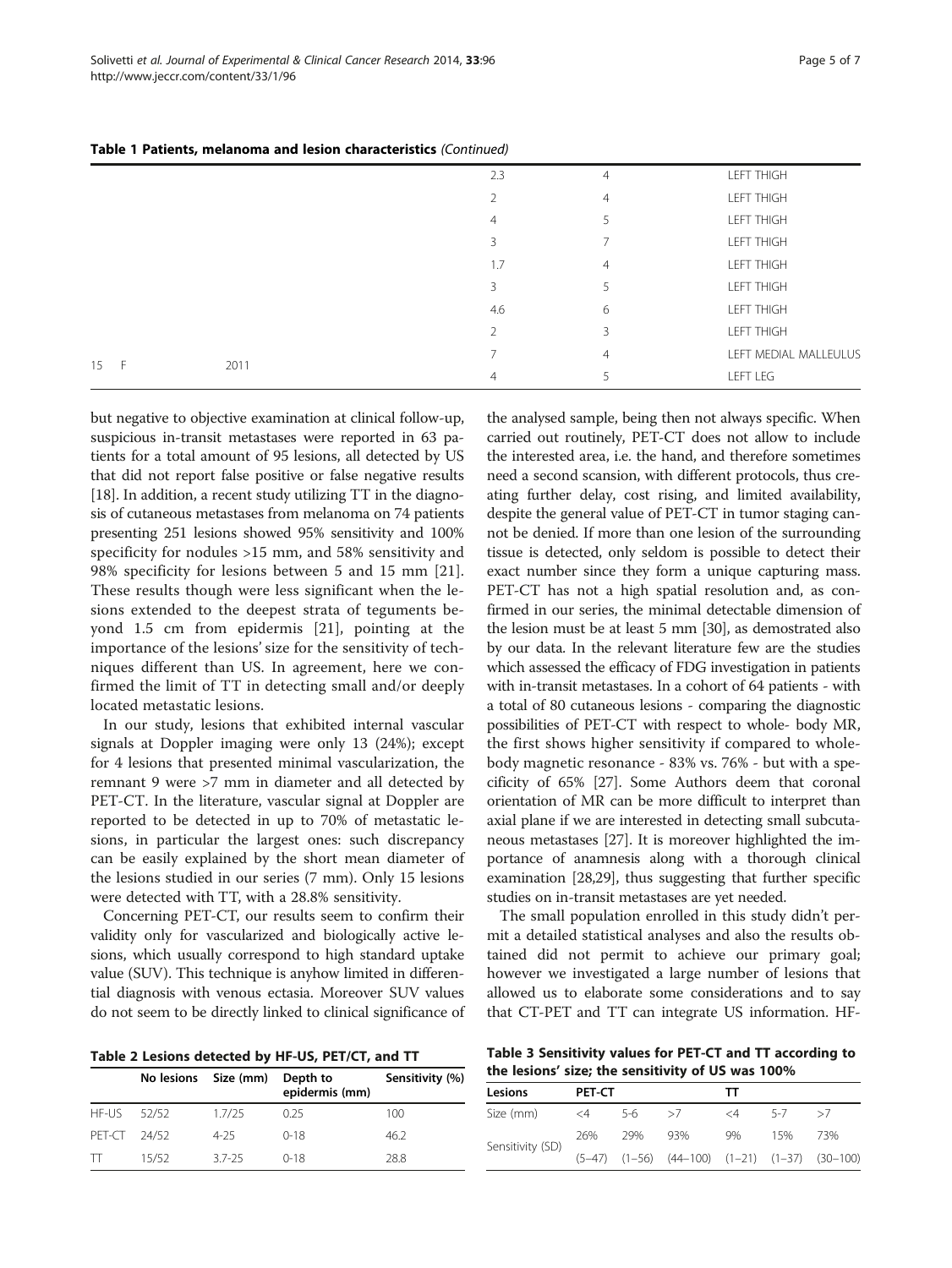<span id="page-5-0"></span>US is a time-consuming technique which implies the commitment of the operator, has relevant limitations in obese or non-collaborating patients and in those with lymphatic stasis. Moreover, differential diagnosis between still active metastatic disease and outcomes of anamnestic ECTtreated nodules can be quite demanding, in particular in the absence of color or power Doppler signals. It is furthermore impossible to exclude neoplastic residues inside the treated tissue. This aspect has not been considered in our study and such assumptions, which appear empirically logical, should be at any rate confirmed by further studies. Studies about the changes occurring in the morphological aspect of the US detectable metastatic lesions, after therapy, are not available: the only available data are relative to the reduction of post-perfusion vascularization [\[32,33](#page-6-0)]. Both agree in underlining, also in the relatively short postoperative period (about one week), a sharp reduction of vascularization, associated with high ultrasound specificity and sensitivity; such conclusions are in agreement with our data but the small dimensions of the lesions in our series envisage a low probability to detect a significant vascularization with doppler. In our opinion all the techniques we utilized has to be applicable early after treatment because of the transitory modifications induced by therapy. Furthermore, ultrasound has clear limits when applied to areas already treated with ECT, also after a rather long time from treatment, but similar problems can also be found with TT, since fibrotic tissue can interfere with infrared transmission thus making the area appear as "cold". Similar phenomena are as well reported with TT in deep lesions, especially in obese patients and those with lymphatic stasis.

In conclusion, our preliminary results demonstrate that HF-US cannot at the moment be replaced by other available techniques in the diagnosis of in-transit metastases, especially for the small ones. However, PET-CT could have a real role in detecting deeper in transit metastases and TT could have a role in detecting large lesions and both could be useful in integrating the US results. Further studies in a larger patient population will be needed to confirm our results.

#### Abbreviations

18-FDG: 18-fluoro-2-deoxy-D-glucose; ECT: Electrochemoterapy; HF-US: High frequency-ultrasound; PET-CT: Positron emission tomography-computed tomography; TT: Telethermography.

#### Competing interests

The authors declare that they have no competing interests.

#### Authors' contributions

FMS and AB devised the work have coordinated and have performed diagnostic tests; IS and FD have developed the statistical work; FD, LM, and SDF have performed diagnostic testing and data acquisition; FMS, AG and VDO participated in the drafting of manuscript, acquisition data and bibliography; Prof. ADC as scientific director has coordinated and approved the work. All authors read and approved the final manuscript.

#### Author details

<sup>1</sup>Radiology and Diagnostic Imaging Unit, IFO-San Gallicano Institute, Via Elio Chianesi 56, Rome, Italy. <sup>2</sup>Plastic Surgery Department, IFO-San Gallicano Institute ISG, Via Elio Chianesi 56, Rome, Italy. <sup>3</sup>Nuclear Medicine Unit, IFO-Regina Elena National Cancer Institute, Via Elio Chianesi 56, Rome, Italy. 4 Surgery Department, Unit C IFO-Regina Elena National Cancer Institute, Via Elio Chianesi 56, Rome, Italy. <sup>5</sup>Department of Surgical Sciences, Sapienza University, Rome 00161, Italy. <sup>6</sup>Biostatistical Unit, IFO-Regina Elena National Cancer Institute, Rome, Italy. <sup>7</sup>IFO-San Gallicano Institute, Via Elio Chianesi 56, Rome, Italy.

#### Received: 21 October 2014 Accepted: 31 October 2014 Published online: 25 November 2014

#### References

- 1. Weide B, Faller C, Büttner P, Pflugfelder A, Leiter U, Eigentler TK, Bauer J, Forschner A, Meier F, Garbe C: Prognostic factors of melanoma patients with satellite or in-transit metastasis at the time of stage III diagnosis. PLoS One 2013, 8:e6313.
- 2. Chaudhary S, Bansal C: Husain: Literature meta-analysis of zosteriform cutaneous metastases from melanoma and a clinico-histopathological report from India. Ecancermedicalscience 2013, 7:324.
- 3. Maio M, Ascierto P, Testori A, Ridolfi R, Bajetta E, Queirolo P, Guida M, Romanini A, Chiarion-Sileni V, Pigozzo J, Di Giacomo AM, Calandriello M, Didoni G, van Baardwijk M, Konto C, Lucioni C: The cost of unresectable stage III or stage IV melanoma in Italy. J Exp Clin Cancer Res 2012, 31:91.
- 4. Savoia P, Fava P, Nardó T, Osella-Abate S, Quaglino P, Bernengo MG: Skin metastases of malignant melanoma: a clinical and prognostic survey. Melanoma Res 2009, 19:321–326.
- 5. Dummer R, Hauschild A, Guggenheim M, Keilholz U, Pentheroudakis G, ESMO Guidelines Working Group: Cutaneous melanoma: ESMO Clinical Practice Guidelines for diagnosis, treatment and follow-up. Ann Oncol 2012, 23:86–91.
- 6. Balch CM, Gershenwald JE, Soong SJ, Thompson JF, Atkins MB, Byrd DR, Buzaid AC, Cochran AJ, Coit DG, Ding S, Eggermont AM, Flaherty KT, Gimotty PA, Kirkwood JM, McMasters KM, Mihm MC Jr, Morton DL, Ross MI, Sober AJ, Sondak VK: Final version of 2009 AJCC melanoma staging and classification. J Clin Oncol 2009, 27:6199–6206.
- 7. Solivetti FM, Elia F, Guerrisi A, Desiderio F, Santaguida M, Sperduti I, Cavallotti A, Di Carlo A: Cutaneous melanoma follow-up: appropriateness of requests for ultrasound tests – the S.Gallicano National Referral Centre Experience. *J Exp Clin Cancer Res* 2013, 32:73.
- 8. Ascierto PA, Botti G, Del Vecchio M: Melanoma Guidelines. Rome: AIOM; 2013.
- 9. Marcoval J, Ferreres JR, Penín RM, Piulats JM, Caminal JM, Fabbra A: Descriptive analysis of cutaneous recurrence patterns in patients with melanoma. Actas Dermosifiliogr 2011, 102:791–796.
- 10. Clemente-Ruiz de Almiron A, Serrano-Ortega S: Risk factors for in-transit metastasis in patients with cutaneous melanoma. Actas Dermosifiliogr 2012, 103:207–213.
- 11. Spugnini EP, Citro G, Baldi A: Adjuvant electrochemotherapy in veterinary patients: a model for the planning of future therapies in humans.  $J \, Exp$ Clin Cancer Res 2009, 28:114.
- 12. Sersa G: The state-of-the-art of electrochemotherapy before the ESOPE study: advantages and clinical uses. Eur J Cancer 2006, 4:52-59.
- 13. Caracò C, Mozzillo N, Marone U, Simeone E, Benedetto L, Di Monta G, Di Cecilia ML, Botti G, Ascierto PA: Long-lasting response to electrochemotherapy in melanoma patients with cutaneous metastasis. BMC Cancer 2013, 13:564.
- 14. Turley RS, Raymond AK, Tyler DS: Regional treatment strategies for in-transit melanoma metastasis. Surg Oncol Clin N Am 2011, 20:79-103.
- 15. Testori A, Tosti G, Martinoli C, Spadola G, Cataldo F, Verrecchia F, Baldini F, Mosconi M, Soteldo J, Tedeschi I, Passoni C, Pari C, Di Pietro A, Ferrucci PF: Electrochemotherapy for cutaneous and subcutaneous tumor lesions: a novel therapeutic approach. Dermatol Ther 2010, 23:651–661.
- 16. Mandavan A, Rao Ravuri P, Konathan R: High-resolution ultrasound imaging of cutaneous lesions. Indian J Radiol Imaging 2013, 23:269–277.
- 17. Trimboli P, Giovannella L, Valabrega S, Andrioli M, Baldelli R, Cremonini N, Rossi F, Guidobaldi L, Barnabei A, Rota F, Paoloni A, Rizza L, Fattorini G, Latini M, Ventura C, Falasca P, Orlandi F, Crescenzi A, D'Ambrosio F, Cantisani V, Romanelli F, Negro R, Saggiorato E, Appetecchia M: Ultrasound